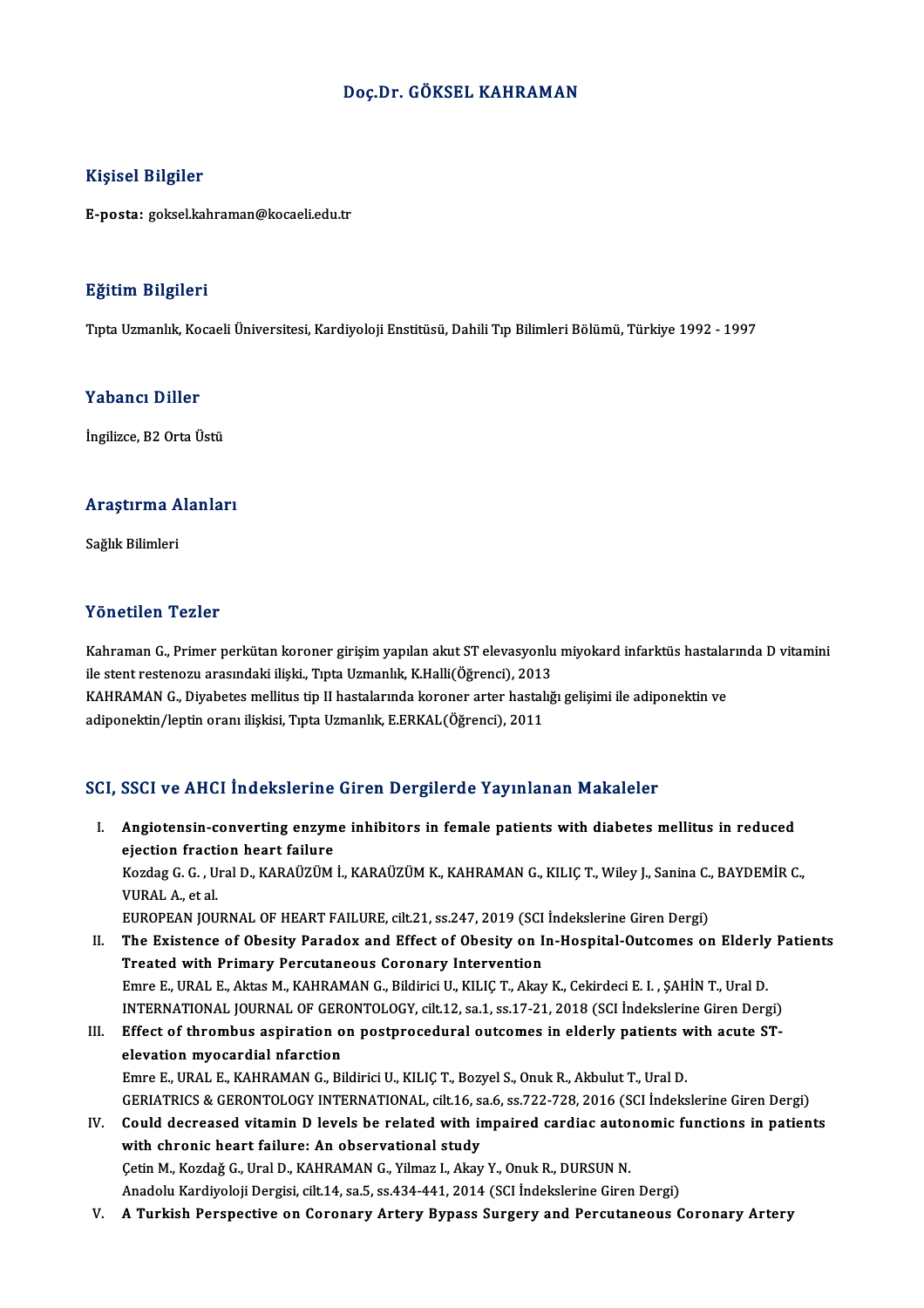Intervention in Chronic Heart Failure Patients Intervention in Chronic Heart Failure Patients<br>Kozdag G., Ertas G., Emre E., Yaymaci M., Celikyurt U., KAHRAMAN G., Yilmaz I., Kuruuzum K., Ural D.<br>ANGIOLOGY, silt 64, 88.3, 88.135.130, 2012 (SGL Indekslering Giren Dergi) Intervention in Chronic Heart Failure Patients<br>Kozdag G., Ertas G., Emre E., Yaymaci M., Celikyurt U., KAHRAMAN G., Yilma<br>ANGIOLOGY, cilt.64, sa.2, ss.125-130, 2013 (SCI İndekslerine Giren Dergi)<br>Beaninatory shangas in the ANGIOLOGY, cilt.64, sa.2, ss.125-130, 2013 (SCI Indekslerine Giren Dergi)

- VI. Respiratory changes in the E/A wave pattern can be an early sign of diastolic dysfunction: An Respiratory changes in the E/A wave pattern can be an early sign of diastolic<br>echocardiographic long-term follow-up study<br>ŞAHİN T., Celikyurt U., KILIÇ T., KAHRAMAN G., Kozdag G., Agacdiken A., URAL E., Ural D.<br>MEDICAL SCI echocardiographic long-term follow-up study<br>ŞAHİN T., Celikyurt U., KILIÇ T., KAHRAMAN G., Kozdag G., Agacdiken A., URAL E.,<br>MEDICAL SCIENCE MONITOR, cilt.18, sa.10, 2012 (SCI İndekslerine Giren Dergi)<br>Clinisal sharastaris MEDICAL SCIENCE MONITOR, cilt.18, sa.10, 2012 (SCI Indekslerine Giren Dergi)<br>VII. Clinical characteristics of the patients who developed cardiac events after deferral of percutaneous
- intervention according to intracoronary pressure measurement Clinical characteristics of the patients who developed cardiac events after<br>intervention according to intracoronary pressure measurement<br>Ural D., Halli K., Emre E., Celikyurt U.Y. , Bildirici U., KILIÇ T., KAHRAMAN G., URA intervention according to intracoronary pressure measurement<br>Ural D., Halli K., Emre E., Celikyurt U. Y. , Bildirici U., KILIÇ T., KAHRAMAN G., URAL<br>EUROPEAN HEART JOURNAL, cilt.32, ss.237, 2011 (SCI İndekslerine Giren Der EUROPEAN HEART JOURNAL, cilt.32, ss.237, 2011 (SCI Indekslerine Giren Dergi)<br>VIII. Effect of Cardiac Resynchronization Therapy on Libido and Erectile Dysfunction
- VURAL A., Agacdiken A., Celikyurt U., Culha M., KAHRAMAN G., Kozdag G., Ural D. Effect of Cardiac Resynchronization Therapy on Libido and Erectile Dysfun<br>VURAL A., Agacdiken A., Celikyurt U., Culha M., KAHRAMAN G., Kozdag G., Ural D.<br>CLINICAL CARDIOLOGY, cilt.34, sa.7, ss.437-441, 2011 (SCI İndeksleri VURAL A., Agacdiken A., Celikyurt U., Culha M., KAHRAMAN G., Kozdag G., Ural D.<br>CLINICAL CARDIOLOGY, cilt.34, sa.7, ss.437-441, 2011 (SCI İndekslerine Giren Dergi)<br>IX. Impact of the metabolic syndrome on high-sensitivity C
- CLINICAL CARDIOLOGY<br>Impact of the metabe<br>coronary syndrome Impact of the metabolic syndrome on high-sensitivity C reactive prote<br>coronary syndrome<br>KILIÇ T., Jneid H., URAL E., Oner G., ŞAHİN T., Kozdag G., KAHRAMAN G., Ural D.<br>ATHEROSCI EROSIS, Silt 207, sa 2, sa 501, 506, 2000 (S coronary syndrome<br>KILIÇ T., Jneid H., URAL E., Oner G., ŞAHİN T., Kozdag G., KAHRAMAN G., Ural D.<br>ATHEROSCLEROSIS, cilt.207, sa.2, ss.591-596, 2009 (SCI İndekslerine Giren Dergi)
- KILIÇ T., Jneid H., URAL E., Oner G., ŞAHİN T., Kozdag G., KAHRAMAN G., Ural D.<br>ATHEROSCLEROSIS, cilt.207, sa.2, ss.591-596, 2009 (SCI İndekslerine Giren Dergi)<br>X. Which cut-off value of high sensitivity C-reactive protein ATHEROSCLEROSIS, cilt.207, sa.2, ss.591-596, 2009 (SCI İndel<br>Which cut-off value of high sensitivity C-reactive proto<br>prognosis in patients with acute coronary syndrome?<br>KU IC T. Ural E. Oper C. Sobin T. Kilja M. VAVUZ S. Which cut-off value of high sensitivity C-reactive protein is more valuable for determining loi<br>prognosis in patients with acute coronary syndrome?<br>KILIÇ T., Ural E., Oner G., Sahin T., Kilic M., YAVUZ Ş., KANKO M., Kahram prognosis in patients with acute coronary syndrome?<br>KILIÇ T., Ural E., Oner G., Sahin T., Kilic M., YAVUZ Ş., KANKO M., Kahraman G., Bildirici U., BERKİ K. T. , et al.<br>ANATOLIAN JOURNAL OF CARDIOLOGY, cilt.9, sa.4, ss.280-
- KILIÇ T., Ural E., Oner G., Sahin T., Kilic M., YAVUZ Ş., KANKO M., Kahraman G., Bildirici U., BERKİ K. T. , et al.<br>ANATOLIAN JOURNAL OF CARDIOLOGY, cilt9, sa.4, ss.280-289, 2009 (SCI İndekslerine Giren Dergi)<br>XI. Long-Ter ANATOLIAN JOURNAL OF CARDIOLOGY, cilt9, sa.4, ss.280-289, 2009 (SCI İndekslerine Gir<br>Long-Term Prognosis of Non-Interventionally Followed Patients with Isolated |<br>Severe Systolic Compression of the Left Anterior Descending Long-Term Prognosis of Non-Interventionally Followed Patients with I<br>Severe Systolic Compression of the Left Anterior Descending Coronary<br>URAL E., Bildirici U., Celikyurt U., KILIÇ T., ŞAHİN T., Acar E., Kahraman G., Ural Severe Systolic Compression of the Left Anterior Descending Coronary Arte<br>URAL E., Bildirici U., Celikyurt U., KILIÇ T., ŞAHİN T., Acar E., Kahraman G., Ural D.<br>CLINICAL CARDIOLOGY, cilt.32, sa.8, ss.454-457, 2009 (SCI İnd URAL E., Bildirici U., Celikyurt U., KILIÇ T., ŞAHİN T., Acar E., Kahraman G., Ural D.<br>CLINICAL CARDIOLOGY, cilt.32, sa.8, ss.454-457, 2009 (SCI İndekslerine Giren Der<br>XII. Coronary artery mycotic aneurysm presenting with
- CLINICAL CARDIOLOGY, cilt.32, sa.8, ss.454-457, 2009 (SCI Indekslerine Giren Dergi)<br>XII. Coronary artery mycotic aneurysm presenting with pericardial effusion<br>Kahraman G., Akbas H., MUTLU B., Muezzinoglu B., ANIK Y., Ural Coronary artery mycotic aneurysm presenting with pericardial effusion<br>Kahraman G., Akbas H., MUTLU B., Muezzinoglu B., ANIK Y., Ural D.<br>ANATOLIAN JOURNAL OF CARDIOLOGY, cilt.9, sa.2, ss.143-144, 2009 (SCI İndekslerine Gire Kahraman G., Akbas H., MUTLU B., Muezzinoglu B., ANIK Y., Ural D.<br>ANATOLIAN JOURNAL OF CARDIOLOGY, cilt.9, sa.2, ss.143-144, 2009 (SCI İ<br>XIII. Multivessel variant angina after a radical nephrectomy operation<br>URAL E. KULG T
- ANATOLIAN JOURNAL OF CARDIOLOGY, cilt9, sa.2, ss.143-144, 2009 (SCI İn<br>Multivessel variant angina after a radical nephrectomy operation<br>URAL E., KILIÇ T., KAHRAMAN G., DİLLİOĞLUGİL Ö., Ural D., Komsuoglux B.<br>CANADIAN JOURN Multivessel variant angina after a radical nephrectomy operation<br>URAL E., KILIÇ T., KAHRAMAN G., DİLLİOĞLUGİL Ö., Ural D., Komsuoglux B.<br>CANADIAN JOURNAL OF CARDIOLOGY, cilt.24, sa.6, 2008 (SCI İndekslerine Giren Dergi)<br>Fu URAL E., KILIÇ T., KAHRAMAN G., DİLLİOĞLUGİL Ö., Ural D., Komsuoglux B.<br>CANADIAN JOURNAL OF CARDIOLOGY, cilt.24, sa.6, 2008 (SCI İndekslerine Giren Dergi)<br>XIV. Evaluation of post-stress left ventricular dysfunction and its
- CANADIAN JOURNAL OF CARDIOLOGY, cilt.24, sa.6, 2008 (SCI Indekslerine Gire:<br>Evaluation of post-stress left ventricular dysfunction and its relations<br>abnormalities using gated SPECT in patients with cardiac syndrome X<br>DEMID DEMİRH.,KAHRAMANG., İŞGÖRENS.,TanY.Z. ,KilicT.,BerkF. abnormalities using gated SPECT in patients with cardiac syndrome X<br>DEMİR H., KAHRAMAN G., İŞGÖREN S., Tan Y. Z. , Kilic T., Berk F.<br>NUCLEAR MEDICINE COMMUNICATIONS, cilt.29, sa.3, ss.208-214, 2008 (SCI İndekslerine Giren DEMİR H., KAHRAMAN G., İŞGÖREN S., Tan Y. Z. , Kilic T., Berk F.<br>NUCLEAR MEDICINE COMMUNICATIONS, cilt.29, sa.3, ss.208-214, 2008 (SCI İndekslerine Giren Dergi)<br>XV. Coronary embolism complicating aortic valve endocardi
- NUCLEAR ME<br>Coronary en<br>angioplasty<br>UPALE Pildi Coronary embolism complicating aortic valv<br>angioplasty<br>URAL E., Bildirici U., KAHRAMAN G., Komsuoglu B.<br>INTERNATIONAL JOURNAL OF CARDIOLOCY, silt 1 angioplasty<br>URAL E., Bildirici U., KAHRAMAN G., Komsuoglu B.<br>INTERNATIONAL JOURNAL OF CARDIOLOGY, cilt.119, sa.3, ss.377-379, 2007 (SCI İndekslerine Giren Dergi)

- URAL E., Bildirici U., KAHRAMAN G., Komsuoglu B.<br>INTERNATIONAL JOURNAL OF CARDIOLOGY, cilt.119, sa.3, ss.377-379, 2007 (SCI İndekslerine Giro<br>XVI. Asemptomatic single coronary artery in patient with severe peripheric arter INTERNATIONAL JOURNAL OF CARDIOLOGY, c<br>Asemptomatic single coronary artery in p<br>Kahraman G., Bildirici U., Ural E., Komsuoglu B.<br>INTERNATIONAL JOURNAL OF CARDIOVASCUL INTERNATIONAL JOURNAL OF CARDIOVASCULAR IMAGING, cilt.23, sa.2, ss.273-276, 2007 (SCI İndekslerine Giren<br>Dergi) Kahraman G., Bildirici U., Ural E., Komsuoglu B. INTERNATIONAL JOURNAL OF CARDIOVASCULAR IMAGING, cilt.23, sa.2, ss.273-276, 2007 (SCI İndeksleri<br>Dergi)<br>XVII. The frequency of aspirin resistance and its risk factors in patients with metabolic syndrome<br>Kehraman G. Sehin T
- Dergi)<br>The frequency of aspirin resistance and its risk factors in patients with metabo<br>Kahraman G., Sahin T., Kilic T., Baytugan N. Z. , Agacdiken A., Ural E., Ural D., Komsuoglu B.<br>INTERNATIONAL JOURNAL OF GARDIOLOCY si<sup></sup> The frequency of aspirin resistance and its risk factors in patients with metabolic syndrome<br>Kahraman G., Sahin T., Kilic T., Baytugan N. Z. , Agacdiken A., Ural E., Ural D., Komsuoglu B.<br>INTERNATIONAL JOURNAL OF CARDIOLOG Kahraman G., Sahin T., Kilic T., Baytugan N. Z. , Agacdiken A., Ural E., Ural D., Komsuoglu<br>INTERNATIONAL JOURNAL OF CARDIOLOGY, cilt.115, sa.3, ss.391-396, 2007 (SCI İndel<br>XVIII. Cardiac MRI in ischemic heart disease with
- INTERNATIONAL JOURNAL OF CARDIOLOGY, cilt.115, sa.3, ss.39<br>Cardiac MRI in ischemic heart disease with severe coror<br>Unlu M., Anik Y., Demirci A., Ural D., Kahraman G., Komsuoglu B.<br>ACADEMIC RADIOLOGY, silt.13, ss.11, ss.129 XVIII. Cardiac MRI in ischemic heart disease with severe coronary artery stenosis<br>Unlu M., Anik Y., Demirci A., Ural D., Kahraman G., Komsuoglu B.<br>ACADEMIC RADIOLOGY, cilt.13, sa.11, ss.1387-1393, 2006 (SCI İndekslerine Gi

XIX. Relation between proinflammatory to anti-inflammatory cytokine ratios and long-termprognosis in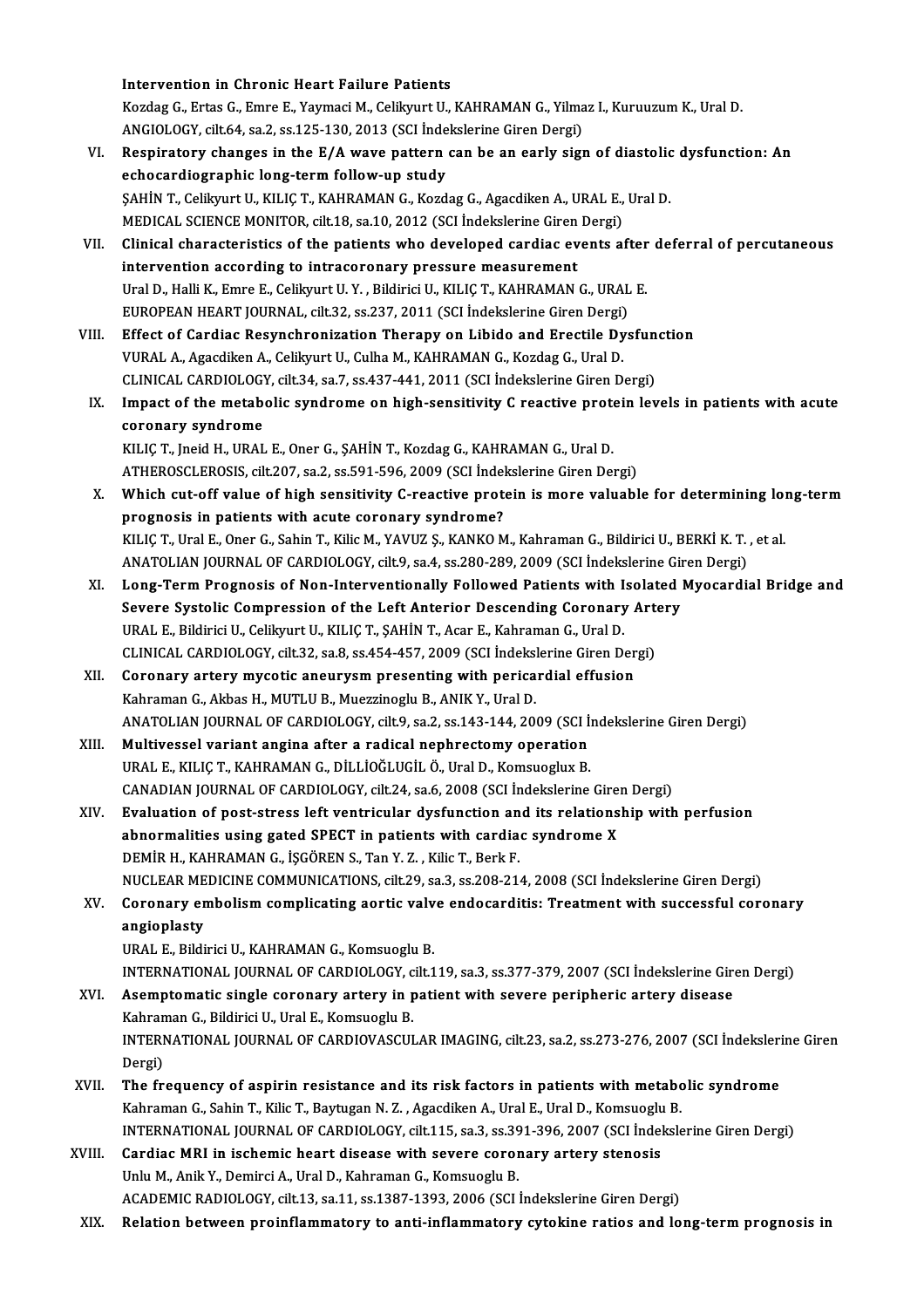patients with non-ST elevation acute coronary syndrome

patients with non-ST elevation acute coronary syndrome<br>Kilic T., Ural D., Ural E., Yumuk Z., Agacdiken A., Sahin T., Kahraman G., Kozdag G., Vural A., Komsuoglu B.<br>HEAPT, silt 93, ss 8, ss 1041,1046, 2006 (SCL Indekakrine patients with non-ST elevation acute coronary syndrome<br>Kilic T., Ural D., Ural E., Yumuk Z., Agacdiken A., Sahin T., Kahraman G., K.<br>HEART, cilt.92, sa.8, ss.1041-1046, 2006 (SCI İndekslerine Giren Dergi)<br>Silent senebral i Kilic T., Ural D., Ural E., Yumuk Z., Agacdiken A., Sahin T., Kahraman G., Kozdag G., Vural A., Komsuoglu B.<br>HEART, cilt.92, sa.8, ss.1041-1046, 2006 (SCI Indekslerine Giren Dergi)<br>XX. Silent cerebral infarction in patient

- HEART, cilt.92, sa.8, ss.1041-1046, 2006 (SCI Indekslerine Giren Dergi)<br>Silent cerebral infarction in patients with dilated cardiomyopathy: Echocardiographic correlates<br>Kozdag G., Ciftci E., Vural A., Selekler M., Sahin T. Silent cerebral infarction in patients with dilated cardiomyopathy: Echocardiographic correlate<br>Kozdag G., Ciftci E., Vural A., Selekler M., Sahin T., Ural D., Kahraman G., Agacdiken A., Demirci A., Komsuoglu<br>INTERNATIONAL Kozdag G., Ciftci E., Vural A., Selekler M., Sahin T., Ural D., Kahraman G., Agacdiken A., Demirci A., Komsuoglu S., et al<br>INTERNATIONAL JOURNAL OF CARDIOLOGY, cilt.107, sa.3, ss.376-381, 2006 (SCI İndekslerine Giren Dergi
- INTERNATIONAL JOURNAL OF CARDIOLOGY, cilt.107, sa.3, ss.376-381, 2006 (SCI inde<br>Assessment of left ventricular function and volumes for patients with dilate<br>gated myocardial perfusion SPECT and comparison with echocardiogr Assessment of left ventricular function and volumes for patie<br>gated myocardial perfusion SPECT and comparison with echo<br>Berk F., Isgoren S., Demir H., Kozdag G., Sahin T., Ural D., Kahraman G.<br>NUCLEAR MEDICINE COMMUNICATIO gated myocardial perfusion SPECT and comparison with echocardiography<br>Berk F., Isgoren S., Demir H., Kozdag G., Sahin T., Ural D., Kahraman G.<br>NUCLEAR MEDICINE COMMUNICATIONS, cilt.26, sa.8, ss.701-710, 2005 (SCI İndeksler Berk F., Isgoren S., Demir H., Kozdag G., Sahin T., Ural D., Kahraman G.<br>NUCLEAR MEDICINE COMMUNICATIONS, cilt.26, sa.8, ss.701-710, 2005 (SCI İndekslerine Giren Dergi)<br>XXII. Effect of cardiac resynchronization therapy on
- NUCLEAR MEDICINE COMMUNI<br>Effect of cardiac resynchron<br>and nonresponder patients Effect of cardiac resynchronization therapy on left ventricular diastolic filling pattern<br>and nonresponder patients<br>Agacdiken A., Vural A., Ural D., Sahin T., Kozdag G., Kahraman G., Bildirici U., Ural E., Komsuoglu B.<br>BAC and nonresponder patients<br>Agacdiken A., Vural A., Ural D., Sahin T., Kozdag G., Kahraman G., Bildirici U., Ural E., Komsuoglu B.<br>PACE-PACING AND CLINICAL ELECTROPHYSIOLOGY, cilt.28, sa.7, ss.654-660, 2005 (SCI İndekslerine
- Agacdiken A., Vural A., Ural D., Sahin T., Kozdag G., Kahraman G., Bildirici U., Ural E., Komsuoglu B.<br>PACE-PACING AND CLINICAL ELECTROPHYSIOLOGY, cilt.28, sa.7, ss.654-660, 2005 (SCI İndekslerine Giren Dergi)<br>XXIII. Effec PACE-PACING<br>Effect of card<br>flow pattern<br>Vural A Agad XXIII. Effect of cardiac resynchronization therapy on left atrial appendage function and pulmonary venous<br>flow pattern<br>Vural A., Agacdiken A., Ural D., Sahin T., Kozdag G., Kahraman G., Ural E., Akbas H., Suzer K., Komsuog

INTERNATIONAL JOURNALOF CARDIOLOGY, cilt.102, sa.1, ss.103-109,2005 (SCI İndekslerineGirenDergi) Vural A., Agacdiken A., Ural D., Sahin T., Kozdag G., Kahraman G., Ural E., Akbas H., Suzer K., Komsuoglu B.<br>INTERNATIONAL JOURNAL OF CARDIOLOGY, cilt.102, sa.1, ss.103-109, 2005 (SCI Indekslerine Giren Dergi)<br>XXIV. Relati

- INTERNATIONAL JOURNAL OF CARDIOLO<br>Relation between free triiodothyroni<br>mortality in dilated cardiomyopathy<br>Kordes C. Ural D. Vural A. Assadikan A Relation between free triiodothyronine/free thyroxine ratio, echocardiogra<br>mortality in dilated cardiomyopathy<br>Kozdag G., Ural D., Vural A., Agacdiken A., Kahraman G., Sahin T., Ural E., Komsuoglu B.<br>FUROPEAN JOURNAL OF HE mortality in dilated cardiomyopathy<br>Kozdag G., Ural D., Vural A., Agacdiken A., Kahraman G., Sahin T., Ural E., Komsuoglu B.<br>EUROPEAN JOURNAL OF HEART FAILURE, cilt.7, sa.1, ss.113-118, 2005 (SCI İndekslerine Giren Dergi)
- Kozdag G., Ural D., Vural A., Agacdiken A., Kahraman G., Sahin T., Ural E., Komsuoglu B.<br>EUROPEAN JOURNAL OF HEART FAILURE, cilt.7, sa.1, ss.113-118, 2005 (SCI İndekslerine Giren Dergi)<br>XXV. Effect of the Valsalva manoeuve EUROPEAN JOURNAL OF HEART FAILURE, cilt.7, sa.1, ss.113-118<br>Effect of the Valsalva manoeuver on diastolic filling india<br>Ural D., Ural E., Kahraman G., Caymaz O., Aktolun C., Komsuolu B.<br>JOURNAL OF HUMAN HYPEPTENSION, cilt. Effect of the Valsalva manoeuver on diastolic filling indices in patients with essential hy<br>Ural D., Ural E., Kahraman G., Caymaz O., Aktolun C., Komsuolu B.<br>JOURNAL OF HUMAN HYPERTENSION, cilt.15, sa.9, ss.607-612, 2001 ( JOURNAL OF HUMAN HYPERTENSION, cilt.15, sa.9, ss.607-612, 2001 (SCI İndekslerine Giren Dergi)<br>Diğer Dergilerde Yayınlanan Makaleler

Iger Dergilerde Yayınlanan Makaleler<br>I. Coexistence of acute myocardial infarction with normal coronary arteries and migraine with aura in reference in<br>Coexistence of a<br>a female patient<br>Colibriut II, KAHD Coexistence of acute myocardial<br>a female patient<br>Celikyurt U., KAHRAMAN G., Emre E.<br>WORLD JOUPNAL OF CAPDIOLOCY

a female patient<br>Celikyurt U., KAHRAMAN G., Emre E.<br>WORLD JOURNAL OF CARDIOLOGY, cilt.3, sa.7, ss.260-262, 2011 (ESCI İndekslerine Giren Dergi)

II. Akut koroner sendromlu hastalarda yüksek duyarlı C-reaktif proteinin uzun dönem prognozu belirlemede hangi kestirimdeğeri daha değerlidir? Akut koroner sendromlu hastalarda yüksek duyarlı C-reaktif proteinin uzun dönem prognozu<br>belirlemede hangi kestirim değeri daha değerlidir?<br>Kilic T., URAL E., Oner G., ŞAHİN T., Kiliç M., YAVUZ Ş., KANKO M., KAHRAMAN G., B belirlemede hangi kestirim değeri daha değerlidir?<br>Kilic T., URAL E., Oner G., ŞAHİN T., Kiliç M., YAVUZ Ş., KANKO M., KAHRAMAN G., Bildirici U., BER<br>Anadolu Kardiyoloji Dergisi, cilt.9, sa.4, ss.280-289, 2009 (Diğer Kurum Kilic T., URAL E., Oner G., ŞAHİN T., Kiliç M., YAVUZ Ş., KANKO M., KAHRAMAN G., Bildirici U., BERKİ K. T. , et al.<br>Anadolu Kardiyoloji Dergisi, cilt.9, sa.4, ss.280-289, 2009 (Diğer Kurumların Hakemli Dergileri)<br>III. The

Anadolu Kardiyoloji Dergisi, cilt.9, sa.4, ss.280-289, 2009 (Diğer Kurumların Hakemli Dergileri)<br>III. The effect of nebivolol on endothelial function in newly diagnosed hypertensive patients with and<br>without diastolic dysf ŞAHİN T., KAHRAMAN G., Yılmaz C., Kilic T., URAL D., KOZDAĞ G., Komsuoglu B. without diastolic dysfunction.<br>ŞAHİN T., KAHRAMAN G., Yılmaz C., Kilic T., URAL D., KOZDAĞ G., Komsuoglu B.<br>High Blood Pressure Cardiovascular Prevention, cilt.14, ss.235-242, 2007 (Diğer Kurumların Hakemli Dergileri)<br>Dila

- SAHİN T., KAHRAMAN G., Yılmaz C., Kilic T., URAL D., KOZDAĞ G., Komsuoglu B.<br>High Blood Pressure Cardiovascular Prevention, cilt.14, ss.235-242, 2007 (Diğer Kurumların Hakemli Derg<br>IV. Dilate kardiyomiyopatili hastalarda d High Blood Pressure Cardiovascular Prevention, cilt.14, ss.235-242, 2007 (Diğer Kurumların Hakemli Dergi<br>Dilate kardiyomiyopatili hastalarda doku Doppler ekokardiyografiyle belirlenen sol ventrikül<br>bölgesel sistolik ve diy Dilate kardiyomiyopatili hastalarda doku Dopplei<br>bölgesel sistolik ve diyastolik fonksiyonları ile ist<br>belirlenen miyokard perfüzyonu arasındaki ilişki<br>Kordes C. PERKE İSCÖREN S. SAHİN T. URAL D. DEM bölgesel sistolik ve diyastolik fonksiyonları ile istirahat kantitatif 99mTc MIBI gated SPECT ile<br>belirlenen miyokard perfüzyonu arasındaki ilişki<br>Kozdag G., BERK F., İŞGÖREN S., ŞAHİN T., URAL D., DEMİR H., Agacdiken A., belirlenen miyokard perfüzyonu arasındaki ilişki<br>Kozdag G., BERK F., İŞGÖREN S., ŞAHİN T., URAL D., DEMİR H., Agacdiken A., KAHRAMAN G., ÇELEBİ Ö<br>Türk Kardiyoloji Derneği Arşivi, cilt.34, sa.7, ss.419-424, 2006 (Diğer Kuru Kozdag G., BERK F., İŞGÖREN S., ŞAHİN T., URAL D., DEMİR H., Agacdiken A., KAHRAMAN G., ÇELEB.<br>Türk Kardiyoloji Derneği Arşivi, cilt.34, sa.7, ss.419-424, 2006 (Diğer Kurumların Hakemli Dergiler<br>V. Dilate kardiyomiyopatili
- Türk Kardiyoloji Derneği Arşivi, cilt.34, sa.7, ss.419-424, 2006 (Diğer Kurumların Hakemli Dergileri)<br>V. Dilate kardiyomiyopatili hastaların hangisinde sol atriyal spontan ekokontrast gelişir?<br>Kozdag G., VURAL A., ÖZDE Dilate kardiyomiyopatili hastaların hangisinde sol atriyal spontan ekokontrast gelişi<br>Kozdag G., VURAL A., ÖZDEN M., ŞAHİN T., URAL D., Agacdiken A., KAHRAMAN G., Kilic T., URAL<br>Türk Kardiyoloji Derneği Arşivi, cilt.33, sa Kozdag G., VURAL A., ÖZDEN M., ŞAHİN T., URAL D., Agacdiken A., KAH<br>Türk Kardiyoloji Derneği Arşivi, cilt.33, sa.1, ss.2-9, 2005 (Diğer Kuru:<br>VI. Dilate kardiyomiyopatili hastalarda sessiz serebral infarktüs<br>Kordag G. GİFT
- Türk Kardiyoloji Derneği Arşivi, cilt.33, sa.1, ss.2-9, 2005 (Diğer Kurumların Hakemli Dergileri)<br><mark>Dilate kardiyomiyopatili hastalarda sessiz serebral infarktüs</mark><br>Kozdag G., ÇİFTÇİ E., VURAL A., SELEKLER H. M. , ŞAHİN T., U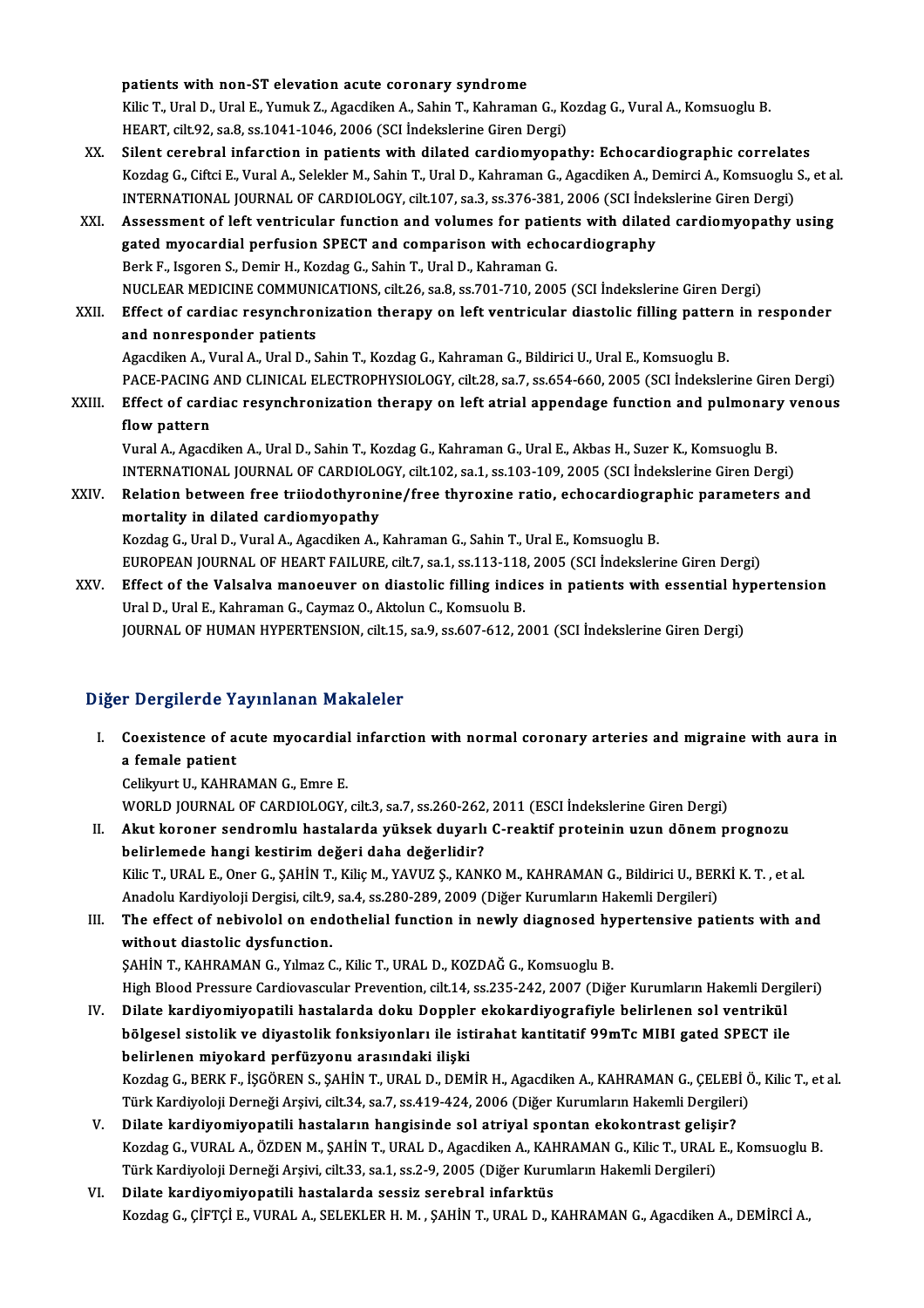Sezer K, et al.

Sezer K., et al.<br>Medical Network Kardiyoloji, cilt.11, sa.5, ss.370-376, 2004 (Diğer Kurumların Hakemli Dergileri)<br>Kardiyak nesenkranizesyen tedevisinin sel strival anendiks fonksiyenu ve nulmaner v

VII. Kardiyak resenkronizasyon tedavisinin sol atriyal apendiks fonksiyonu ve pulmoner ven akım<br>paterni üzerine etkisi. Medical Network Kardiyc<br><mark>Kardiyak resenkroniza</mark><br>paterni üzerine etkisi.<br>VURAL A AČACD<sup>iVEN A</sup> Kardiyak resenkronizasyon tedavisinin sol atriyal apendiks fonksiyonu ve pulmoner ven akım<br>paterni üzerine etkisi.<br>VURAL A., AĞAÇDİKEN AĞIR A., URAL D., ŞAHİN T., KOZDAĞ G., KAHRAMAN G., URAL E., Akbaş H., Süzer K.,<br>Komsue

p<mark>aterni üzer</mark><br>VURAL A., AĞ*l*<br>Komsuoglu B.<br>TURK KARDIV VURAL A., AĞAÇDİKEN AĞIR A., URAL D., ŞAHİN T., KOZDAĞ G., KAHRAMAN G., URAL E., Akbaş H., Süzer K.,<br>Komsuoglu B.<br>TURK KARDIYOLOJI DERNEGI ARSIVI-ARCHIVES OF THE TURKISH SOCIETY OF CARDIOLOGY, cilt.32, ss.91-98,<br>2004 (Diže

Komsuoglu B.<br>TURK KARDIYOLOJI DERNEGI ARSIVI-ARCH<br>2004 (Diğer Kurumların Hakemli Dergileri)<br>Dilata kardiyomiyonatili bastalarda ses 2004 (Diğer Kurumların Hakemli Dergileri)<br>VIII. Dilate kardiyomiyopatili hastalarda sessiz serebral infraktüs

# 2004 (Diğer Kurumların Hakemli Dergileri)<br>Dilate <mark>kardiyomiyopatili hastalarda sessiz serebral infraktüs</mark><br>KOZDAĞ G., ÇİFTÇİ E., VURAL A., ŞAHİN T., URAL D., KAHRAMAN G., AĞAÇDİKEN AĞIR A., DEMİRCİ A., Komsuoglu<br>P Di<br>K<br>B<br>M KOZDAĞ G., ÇİFTÇİ E., VURAL A., ŞAHİN T., URAL D., KAHRAMAN G., AĞAÇDİKEN<br>B.<br>MN Kardiyoloji, cilt.11, ss.370-376, 2004 (Diğer Kurumların Hakemli Dergileri)<br>Feansiyal binartansiyanlı: bastalarda sessir miyakard iskemisi ile

B.<br>MN Kardiyoloji, cilt.11, ss.370-376, 2004 (Diğer Kurumların Hakemli Dergileri)<br>IX. Esansiyel hipertansiyonlu hastalarda sessiz miyokard iskemisi ile aort kapak sklerozu arasındaki<br>iliski MN K<br><mark>Esan:</mark><br>ilişki<br>sauit Esansiyel hipertansiyonlu hastalarda sessiz miyokard iskemisi ile aort kapak sklerozu arasındaki<br>ilişki<br>ŞAHİN T., URAL D., BERK F., URAL E., Agacdiken A., KAHRAMAN G., VURAL A., ÖZDEN M., AKTOLUN C., Komsuoglu<br>P

ili<br>ŞA<br>Tü ŞAHİN T., URAL D., BERK F., URAL E., Agacdiken A., KAHRAMAN G., VURAL A., ÖZDEN M., AKTOLUN<br>B.<br>Türk Kardiyoloji Derneği Arşivi, cilt.31, sa.1, ss.29-34, 2003 (Diğer Kurumların Hakemli Dergileri)<br>Dilate kardiyomiyonatili, b

- B.<br>Türk Kardiyoloji Derneği Arşivi, cilt.31, sa.1, ss.29-34, 2003 (Diğer Kurumların Hakemli Dergileri)<br>X. Dilate kardiyomiyopatili hastalarda desandan aortada spontan eko kontrastın klinik ve<br>Akakadiyografik halinleris Türk Kardiyoloji Derneği Arşivi, cilt.31, sa.1, ss.29-34, 2003 (Diğer k<br>Dilate kardiyomiyopatili hastalarda desandan aortada spon<br>ekokardiyografik belirleyicileri ve embolik olaylarla ilişkisi<br>Kardas G. SAHİN T. VURAL A. K Dilate kardiyomiyopatili hastalarda desandan aortada spontan eko kontra<br>ekokardiyografik belirleyicileri ve embolik olaylarla ilişkisi<br>Kozdag G., ŞAHİN T., VURAL A., KAHRAMAN G., Agacdiken A., URAL E., Komsuoglu B.<br>Türk Ko ekokardiyografik belirleyicileri ve embolik olaylarla ilişkisi<br>Kozdag G., ŞAHİN T., VURAL A., KAHRAMAN G., Agacdiken A., URAL E., Komsuoglu B.<br>Türk Kardiyoloji Derneği Arşivi, cilt.31, sa.11, ss.671-678, 2003 (Diğer Kuruml
- XI. Kardiyak resenkronizasyon tedavisinin sol atriyal spontan ekokontrast, sol atriyal total boşalma Türk Kardiyoloji Derneği Arşivi, cilt.31, sa.11, ss.671-678, 2003<br>Kardiyak resenkronizasyon tedavisinin sol atriyal spon<br>fraksiyonu ve ters (Reverse) remodeling üzerine etkisi<br>VIBAL A Agasdikan A HBALD, SAHİN T. Kardas C. Kardiyak resenkronizasyon tedavisinin sol atriyal spontan ekokontrast, sol atriyal total boş<br>fraksiyonu ve ters (Reverse) remodeling üzerine etkisi<br>VURAL A., Agacdiken A., URAL D., ŞAHİN T., Kozdag G., KAHRAMAN G., URAL E. f<mark>raksiyonu v</mark><br>VURAL A., Aga<br>Komsuoglu B.<br><sup>Türk Kordivol</sup> VURAL A., Agacdiken A., URAL D., ŞAHİN T., Kozdag G., KAHRAMAN G., URAL E., AKBAŞ H., Komsuoğlu<br>Komsuoglu B.<br>Türk Kardiyoloji Derneği Arşivi, cilt.31, sa.6, ss.305-315, 2003 (Diğer Kurumların Hakemli Dergileri)<br>Hinertaneif Komsuoglu B.<br>Türk Kardiyoloji Derneği Arşivi, cilt.31, sa.6, ss.305-315, 2003 (Diğer Kurumların Hakemli Dergileri)<br>XII. Hipertansif bireylerde P dispersiyonu ile supraventriküler aritmilerin ve ekokardiyografik<br>parametrele Türk Kardiyoloji Derneği Arşivi, cilt.31, sa.6, ss.305-315, 2003 (Diğer Kurumların Hakemli Dergileri)
- 

Sekban A., KAHRAMAN G., URAL D., URAL E., Komsuoglu B.

MN Kardiyoloji, cilt.8, ss.350-356, 2001 (Diğer Kurumların Hakemli Dergileri)

XIII. Esansiyel hipertansiyonlu hastalarda transmitral akım profilinde vurular arası değişkenlik. URAL D., URAL E., KAHRAMAN G., ŞAHİN T., Gündoğdu T., Komsuoglu B. MN Kardiyoloji, cilt.7, ss.290-294, 2000 (Diğer Kurumların Hakemli Dergileri)

# Kitap & Kitap Bölümleri

- Itap & Kitap Bölümleri<br>I. KALP YETERSİZLİĞİ ve ŞOK SENDROMU<br>KAHPAMAN GUEALD KALP YETERSİZLİĞİ v<br>KALP YETERSİZLİĞİ v<br>KAHRAMAN G., URAL D.<br>KLİNİK KAPDİYOLOJİ P. KALP YETERSİZLİĞİ ve ŞOK SENDROMU<br>KAHRAMAN G., URAL D.<br>KLİNİK KARDİYOLOJİ, BAKİ KOMSUOĞLU, DİLEK URAL, ERTAN URAL, Editör, NEBEL TIP KİTABEVLERİ, Kocaeli, KAHRAMAN G., UF<br>KLINIK KARDIYOI<br>ss.377-420, 2004<br>Miyoyapditi ei KLİNİK KARDİYOLOJİ, BAKİ KOMSUOĞLU, DİLEK U<br>ss.377-420, 2004<br>II. MİYOKARDİTLER ve KARDİYOMİYOPATİLER
- ss.377-420, 200<br><mark>MİYOKARDİT</mark>I<br>KAHRAMAN G.<br>*v*i İniv vapdiy KAHRAMAN G.<br>KLİNİK KARDİYOLOJİ, BAKİ KOMSUOĞLU, DİLEK URAL, ERTAN URAL, Editör, NOBEL TIP KİTABEVLERİ, Kocaeli, ss.675-699,2004

# Hakemli Kongre / Sempozyum Bildiri Kitaplarında Yer Alan Yayınlar

akemli Kongre / Sempozyum Bildiri Kitaplarında Yer Alan Yayınlar<br>I. The Prevalence of Obstructive Sleep Apnea Syndrome in Non-Dipper Hypertension Patients<br>OMAKKAYA E. APCUN PARIS S. PASVİĞİT İ. KAHRAMAN C. POYACLH OMAK KAYA F., ARGUN BARIŞ S., BAŞYİĞİT İ., KAHRAMAN G., BOYACI H.<br>OMAK KAYA F., ARGUN BARIŞ S., BAŞYİĞİT İ., KAHRAMAN G., BOYACI H.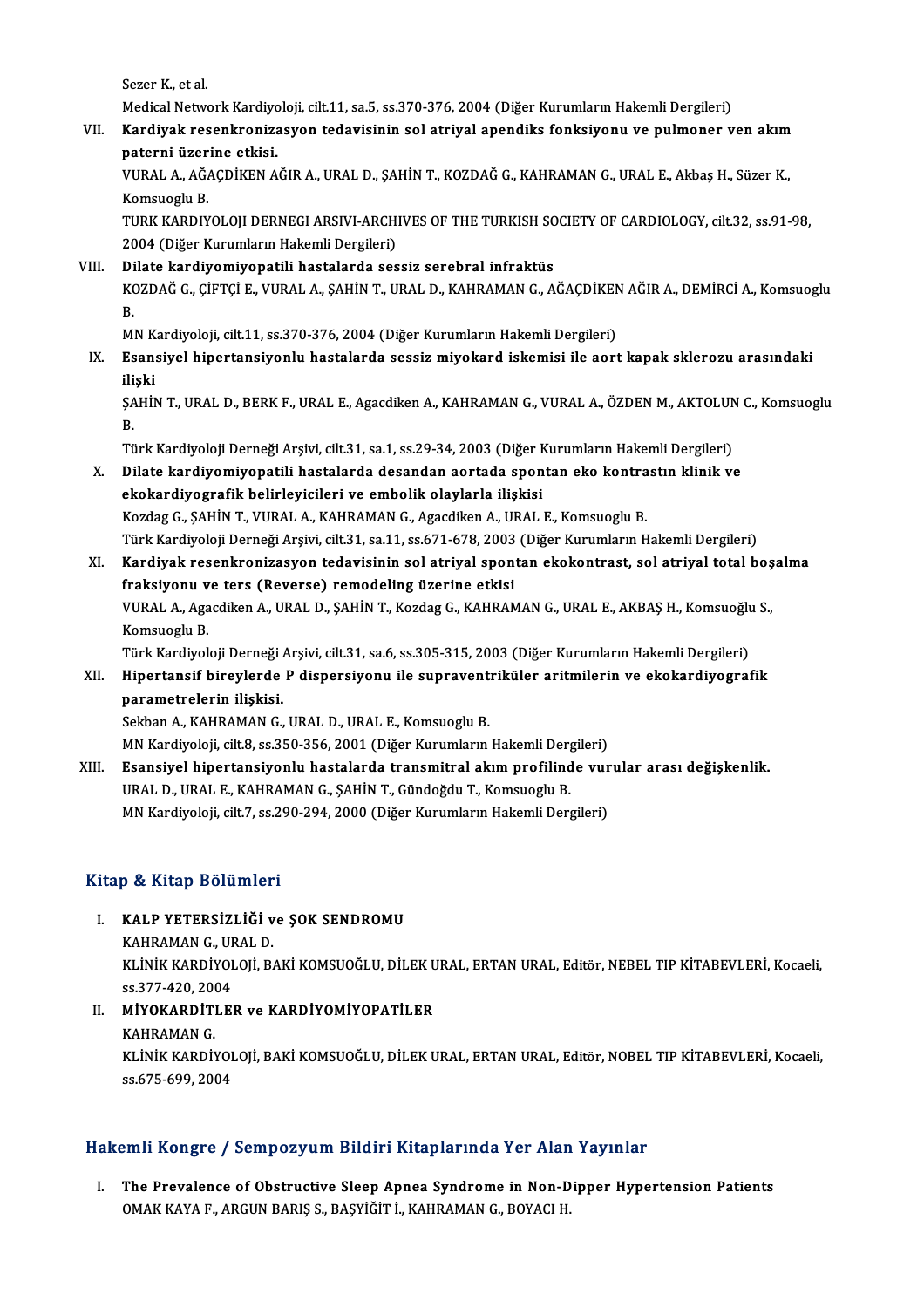Türk Toraks Derneği 22. Yıllık Kongresi, 10 - 14 Nisan 2019, cilt.20, ss.182

- Türk Toraks Derneği 22. Yıllık Kongresi, 10 14 Nisan 2019, cilt.20, ss.182<br>II. Relation of hs-CRP level to atrial spontaneous echo contrast and thrombi in patients with permenant<br> Türk Toraks Derneği 22. Yıllık Kongresi, 10 - 14 N<br>Relation of hs-CRP level to atrial spontaneo<br>atrial fibrillation due to different etiologies<br>SAHIN T. Kika T. Pit Dipici i, H. H. KOZDAČ C. ex Relation of hs-CRP level to atrial spontaneous echo contrast and thrombi in pa<br>atrial fibrillation due to different etiologies<br>ŞAHİN T., Kilic T., BİLDİRİCİ İ.H.U., KOZDAĞ G., erkal e., KAHRAMAN G., URAL E., URAL D.<br>Europe atrial fibrillation due to different etiologies<br>ŞAHİN T., Kilic T., BİLDİRİCİ İ. H. U. , KOZDAĞ G., erkal e., KAHRAMAN G., URAL E., URAL D.<br>European Cardiology Congress, Barselona, İspanya, 29 Ağustos 2009 - 02 Eylül 2016, \$AHIN T., Kilic T., BILDIRICI I. H. U. , KOZDAĞ G., erkal e., KAHRAMAN G., URAL E., URAL D.<br>European Cardiology Congress, Barselona, İspanya, 29 Ağustos 2009 - 02 Eylül 2016, cilt.30, ss.1-104<br>III. Flow mediated dilation c
- hypertensive patients.<br>SAHİN T., URAL D., KAHRAMAN G., Kilic T., BİLDİRİCİ İ. H. U. , Aygün F., Fici F. Flow mediated dilation correlate with diastolic dysfunction in newly<br>hypertensive patients.<br>ŞAHİN T., URAL D., KAHRAMAN G., Kilic T., BİLDİRİCİ İ.H. U. , Aygün F., Fici F.<br>YYYL European Cardialagy Congress, Barselana, İspa

XXXI.EuropeanCardiologyCongress,Barselona, İspanya,29Ağustos2009 -02Eylül2016, cilt.30 SAHIN T., URAL D., KAHRAMAN G., Kilic T., BILDIRICI I. H. U. , Aygün F., Fici F.<br>XXXI. European Cardiology Congress, Barselona, İspanya, 29 Ağustos 2009 - 02 Eylül 2016, cilt.30<br>IV. Clinical characteristics of patients wit

XXXI. European Cardiology Congress, Barselona, İspanya, 29 Ağustos 2009 - 02 Eylül 2016, cilt.30<br>Clinical characteristics of patients with history of stroke in severe systolic heart failure<br>KOZDAĞ G., URAL D., argan o., KA Clinical characteristi<br>KOZDAĞ G., URAL D., a:<br>ÇELİKYURT Y. U. , et al.<br><sup>22. Uluclararası Katlım</sup> KOZDAĞ G., URAL D., argan o., KARAÜZÜM İ., KARAÜZÜM K., ŞAHİN T., URAL E., KAHRAMAN G., KILIÇ T.,<br>ÇELİKYURT Y. U. , et al.<br>33. Uluslararası Katılımlı Türk Kardiyoloji Kongresi, Türkiye, 5 - 08 Ekim 2017

CELİKYURT Y. U. , et al.<br>33. Uluslararası Katılımlı Türk Kardiyoloji Kongresi, Türkiye, 5 - 08 Ekim 2017<br>V. The effects of comorbidities in patients with history of diabetes mellitus, in severe systolic heart<br>failure 33. Ulus<br>The eff<br>failure<br>KOZDAČ The effects of comorbidities in patients with history of diabetes mellitus, in severe systolic<br>failure<br>KOZDAĞ G., URAL D., argan o., KARAÜZÜM İ., KARAÜZÜM K., ŞAHİN T., URAL E., KAHRAMAN G., KILIÇ T.,<br>CELİYYURT Y. H. et el

failure<br>KOZDAĞ G., URAL D., an<br>ÇELİKYURT Y. U. , et al.<br><sup>22. Uluclaranacı Katılım</sup> KOZDAĞ G., URAL D., argan o., KARAÜZÜM İ., KARAÜZÜM K., ŞAHİN T., URAL E.<br>ÇELİKYURT Y. U. , et al.<br>33. Uluslararası Katılımlı Türk Kardiyoloji Kongresi, Türkiye, 5 - 08 Ekim 2017<br>The evistense of ebesity navadov and effect

CELİKYURT Y. U. , et al.<br>33. Uluslararası Katılımlı Türk Kardiyoloji Kongresi, Türkiye, 5 - 08 Ekim 2017<br>VI. The existence of obesity paradox and effect of obesity on in-hospital-outcomes on elderly patients<br>treated wi 33. Uluslararası Katılımlı Türk Kardiyoloji Kongresi, Türkiye, 5 - 08<br>The existence of obesity paradox and effect of obesity on i<br>treated with primary percutaneous coronary intervention.<br>smrs e UPAL E altrem KAURAMAN G BU The existence of obesity paradox and effect of obesity on in-hospital-outcomes on elderly pation<br>treated with primary percutaneous coronary intervention.<br>emre e., URAL E., aktaşm., KAHRAMAN G., BİLDİRİCİ İ. H. U. , Kilic T treated with primary percutaneous coronary intervention.<br>
emre e., URAL E., aktaş m., KAHRAMAN G., BİLDİRİCİ İ. H. U. , Kilic T., akay k., çekirdekçi e., ŞAHİN T., URAL D.<br>
32nd Turkish Cardiology Congress with Internation emre e., URAL E., aktaş m., KAHRAMAN G., BİLDİRİCİ İ. H. U. , Kilic T., akay k., çekirdekçi e., ŞAHİN T., UR.<br>32nd Turkish Cardiology Congress with International Participation, 20 Ekim 2009 - 23 Ekim 2016<br>VII. Effect of th

# 32nd Turkish Cardiology<br>Effect of thrombus asy<br>myocardial infarction.<br>Emre E. UPAL E. KAHPA Effect of thrombus aspiration on long-term clinical outcome in (myocardial infarction.<br>Emre E., URAL E., KAHRAMAN G., DEMİRCİ A., Kilic T., BOZYEL S., Halli K.<br>20th Turkish Cardialagy Congress with International Perticipat

Emre E., URAL E., KAHRAMAN G., DEMİRCİ A., Kilic T., BOZYEL S., Halli K.

myocardial infarction.<br>30th Turkish Cardiology Congress with International Participation, Antalya, Türkiye, 23 - 26 Ekim 2014, cilt.14,<br>30th Turkish Cardiology Congress with International Participation, Antalya, Türkiye, 2 30th Turkish Cardiology Congress with International Participation, Antalya, Türkiye, 23 - 26 Ekim 2014, cilt.<br>ss.1-186<br>VIII. Long-term effect of thrombus during primary percutaneous coronary intervention on cardiac<br>remodel

remodeling and clinical outcome in daily practice. Long-term effect of thrombus during primary percutaneous coronary intervention on cardiac<br>remodeling and clinical outcome in daily practice.<br>URAL D., KARAÜZÜM K., Yılmaz İ., URAL E., Çakmak H., ŞAHİN T., BİLDİRİCİ İ. H. U.

30th Turkish Cardiology Congress with International Participation, Antalya, Türkiye, 23 - 26 Ekim 2014, cilt.14, ss.1-186 URAL D., KARAÜZÜM K., Yılmaz İ., URAL E., Çakmak H., ŞAHİN T., BİLDİRİCİ İ. H. U., KAHRAMAN G., VURAL A. 30th Turkish Cardiology Congress with International Participation, Antalya, Türkiye, 23 - 26 Ekim 2014, cilt.14,<br>ss.1-186<br>IX. Effects of hydrochlorothiazide added to spironolactone on cardiac remodeling in patients with ac

- ss.1-186<br>Effects of hydrochlorothiazide added to spironolacto<br>myocardial infarction and reduced ejection fraction<br>UPALD Dewis E. Opul: P. Calmek H. KARAÜZÜM K. SAHİ Effects of hydrochlorothiazide added to spironolactone on cardiac remodeling in patients with acute<br>myocardial infarction and reduced ejection fraction<br>URAL D., Derviş E., Onuk R., Çakmak H., KARAÜZÜM K., ŞAHİN T., Kilic T myocardial infarction and reduced ejection fraction<br>URAL D., Derviş E., Onuk R., Çakmak H., KARAÜZÜM K., ŞAHİN T., Kili<br>European Heart Failure meeting, Atina, Yunanistan, 19 Mayıs 2014<br>Cetin, H. Celiluwyt, K. Kanayızum, E.
- URAL D., Derviş E., Onuk R., Çakmak H., KARAÜZÜM K., ŞAHİN T., Kilic T., BİLDİRİCİ İ. H. U. , KAHRAMAN G., UR<br>European Heart Failure meeting, Atina, Yunanistan, 19 Mayıs 2014<br>X. Cetin, U. Celikyurt, K. Karauzum, E. Ural, D European Heart Failure meeting, Atina, Yunanistan, 19 Mayıs 2014<br>X. Cetin, U. Celikyurt, K. Karauzum, E. Ural, D. Ural. "Even Slightly Elevated Plasma Uric Acid Levels<br>Could be a Predictor of Cardiovascular Death in Chroni Akay Y., KOZDAĞ G., Emre E., ŞAHİN T., ERTAŞ G., Kilic T., KAHRAMAN G., BİLDİRİCİ İ. H. U. , Çetin M., Celikyurt U., et<br>al Co<br>Ak<br>al<br>Tc Akay Y., KOZDAĞ G., Emre E., ŞAHİN T., ERTAŞ G., Kilic T., KAHRAMAN G., BİLDİRİCİ İ. H. U. , Çetin M., Celikyurt U., et<br>al.<br>TSC 29th Turkish Cardiology Congress with International Participation, İstanbul, Türkiye, 26 - 29

al.<br>TSC 29th T<br>ss.47-101<br>The Batte TSC 29th Turkish Cardiology Congress with International Participation, İstanbul, Türkiye, 26 - 29 Ekim 2013, ci<br>ss.47-101<br>XI. The Better Outcomes Associated with Warfarin use in Patients with Heart Failure in Either Atrial

ss.47-101<br>XI. The Better Outcomes Associated with Warfarin use in Patients with Heart Failure in Either Atrial<br>Fibrillation or Sinus Rhythm The Better Outcomes Associated with Warfarin use in Patients with Heart Failure in Either Atr<br>Fibrillation or Sinus Rhythm<br>Kozdag G., Emre E., Ertas G., Akay Y., Yilmaz I., ŞAHİN T., KILIÇ T., Ekren H., Celikyurt U., KAHRA

29th Turkish Cardiology Congress of the Turkish-Society-of-Cardiology (TSC) with International Participation,<br>Antalya, Türkiye, 26 - 29 Ekim 2013, cilt.62 Kozdag G., Emre E., Ertas G., Akay Y., Yilmaz<br>29th Turkish Cardiology Congress of the Tu<br>Antalya, Türkiye, 26 - 29 Ekim 2013, cilt.62<br>Even Slightly, Elevated Blasma Unis Asi 29th Turkish Cardiology Congress of the Turkish-Society-of-Cardiology (TSC) with International Participation<br>Antalya, Türkiye, 26 - 29 Ekim 2013, cilt.62<br>XII. Even Slightly Elevated Plasma Uric Acid Levels Could be a Predi

Antalya, Türkiye, 26 - 29 |<br>Even Slightly Elevated<br>Chronic Heart Failure<br>Almy V. Kordes C. Emre Even Slightly Elevated Plasma Uric Acid Levels Could be a Predictor of Cardiovascular Death in<br>Chronic Heart Failure<br>Akay Y., Kozdag G., Emre E., ŞAHİN T., Ertas G., KILIÇ T., KAHRAMAN G., Bildirici U., Cetin M., Celikyurt

Chronic Heart Failure<br>Akay Y., Kozdag G., Emre E., ŞAHİN T., Ertas G., KILIÇ T., KAHRAMAN G., Bildirici U., Cetin M., Celikyurt U., et al.<br>29th Turkish Cardiology Congress of the Turkish-Society-of-Cardiology (TSC) with In